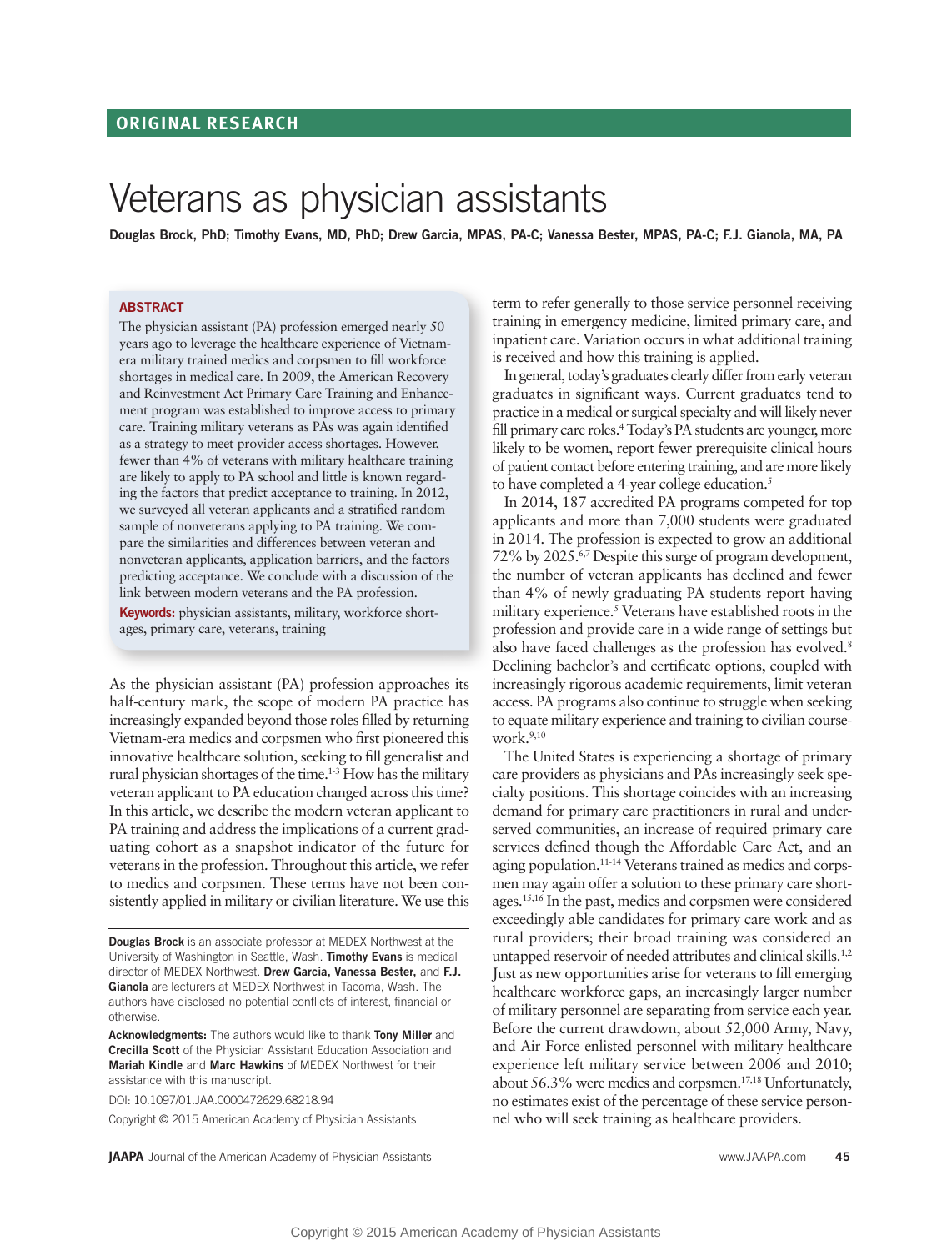#### **ORIGINAL RESEARCH**

For this article, we examined the modern veteran PA applicant through the lens of the 2012 applicant cohort. MEDEX Northwest and the Physician Assistant Education Association collaborated to collect these data. The majority of the accepted applicants matriculated into a PA training program, successfully completed their training, were graduated, and moved into practice in 2014. This study was conducted to explore three questions:

• What academic and experiential factors predict acceptance to PA training for veteran applicants?

• Are modern veteran applicants the equivalent of their nonveteran counterparts with regard to demographics, academics, and previous healthcare experience?

• How do veterans and nonveterans accepted to PA school differ with regard to self-reported preparedness for PA school and desired characteristics of future practice following graduation?

#### **METHODS**

From May through July 2012, we surveyed all veterans  $(n=700)$  and a stratified random sample of 1,052 nonveterans applying to PA training through the Central Application Service for Physician Assistants (CASPA). In 2012, CASPA applicants could apply to 165 (96% of 172 programs) accredited PA training programs. Most programs (80%, n=137) accepted applicants only through the CASPA system.

The veteran and the parallel nonveteran online surveys assessed applicant demographics, academics, clinical training and experience, reasons for seeking to become a PA, perceived barriers to this goal, and plans for practice. Veteran applicants were questioned further on their military experience, including combat experience, deployments, and use of support tools designed specifically to assist veterans in making educational and vocational choices. For some variables (such as grade point average [GPA] and hours of clinical experience), CASPA data were available for all prospective study participants and could be assessed without consideration of response rate.

Our survey was designed to compare veteran applicants to nonveterans who were generally comparable in terms of sex and age; both variables hold important associations with the profession. Veterans are more likely to be men, have completed time in college, and have worked outside of the military following their discharge. The net result is they tend to be older and have more experience in healthcare and nonhealthcare-related work.8 We compared all veteran applicants to a randomly selected nonveteran subgroup stratified by sex and age (under age 30 years, ages 30 to 40 years, and over age 40 years). Key demographic variables were compared between respondents and nonrespondents based on the nationally available CASPA data. This step provided a check on the representativeness of the response samples.

Means, standard deviations, and percentages were calculated for demographic and other variables used to describe veteran and nonveteran applicants to PA training. Chi-square nonparametric tests were used to examine differences between categorical variables. Independent group *t*-tests were conducted to make aggregate comparisons between groups. In all analyses, a *P*<0.05 was required to demonstrate significance. SPSS version 19 was used to conduct all analyses. The University of Washington internal review board approved all aspects of this study.

#### **RESULTS**

Seven hundred veterans applied through the CASPA system for entrance to PA training in 2012 and 334  $(47.7%)$  completed online surveys. Of the 1,052 stratified random sample of nonveterans, 384 (36.5%) completed the online survey. Veteran and nonveteran survey respondents did not differ significantly from nonrespondents when compared on age, sex, percentage who were white, overall GPA, overall hours of previous healthcare experience, and acceptance to PA training (each *P*>0.05). Of the 700 veteran applicants, 222 (31.7%) were accepted to training; 247 (23.5%) of the 1,052 nonveterans were accepted. Veterans were significantly more likely to be accepted than were their age- and sex-matched nonveteran peers (*chi*-square=14.54, *P*<0.001). Seventy-five percent (n=525/700) of all veteran applicants had completed at least a bachelor's degree at time of application; 74.8% (n=166/222) of accepted veteran applicants had completed at least a bachelor's degree. Inspection of veteran surveys revealed that 28.1% of respondents were still in the service (active duty military or reserves) at the time they applied to training. Applicants who had been discharged from the service had been out of the military for an average of 7 years. The time since leaving the military and applicant age were not significantly correlated with acceptance to a training program.

**Figure 1** illustrates that 35.6% of veteran survey respondents received all of their healthcare training outside of the military. Acceptance to PA training was not significantly



**FIGURE 1.** Veteran healthcare training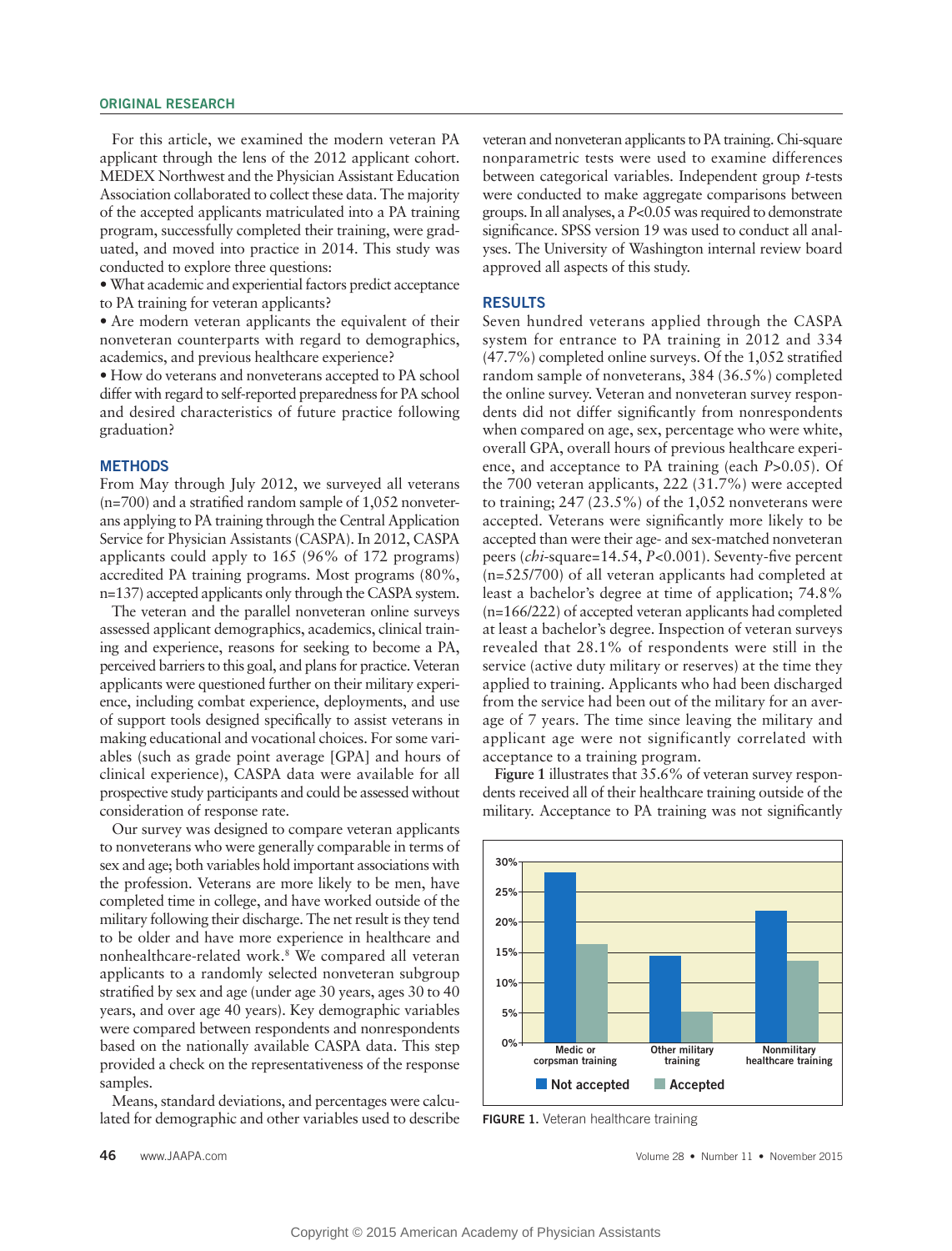(*P*>0.05) related to the source of the veteran applicant's healthcare training.

**Table 1** compares veterans accepted to training with those not accepted, using all available CASPA data. Accepted veterans were similar to veterans who were not accepted in terms of patient contact experience, other healthcare experience, and community service hours. Accepted applicants had higher overall, science, and nonscience GPAs, higher graduate record examination (GRE) quantitative and verbal scores. Accepted veterans were also significantly more likely to be white.

**Table 2** compares all accepted veterans with the sample of stratified nonveteran applicants who were accepted. Veterans were generally similar to their nonveteran counterparts in terms of GPAs but veterans had lower GRE quantitative scores than did nonveterans. However, accepted veterans averaged over 3,000 more hours of direct patient care, more hours of other healthcare experience, and more other nonhealthcare-related work than did the accepted nonveterans.

**Table 3** compares veteran survey respondents' preparedness with the preparedness reported by their nonveteran counterparts. Veterans and nonveterans accepted to training did not differ significantly in perceived preparedness with regards to family support for their decision to enter training, ability to relocate for training, educational background, motivation, being physically able to complete training, and reported psychologic readiness for training. However, accepted veterans were significantly more likely to report being financially able and having the necessary healthcare experience to enter training than were accepted nonveterans.

**Table 4** outlines differences between survey respondents regarding the desirability of different aspects of PA practice. Accepted nonveterans were significantly more likely to express interest in medicine specialties and practice based

in suburban or urban settings. The two groups were not significantly different with regards to interest in practice within a rural setting, primary care, emergency care, or in surgery or surgical subspecialties.

#### **DISCUSSION**

Veterans continue to compete successfully for PA training positions and some reported hurdles facing veteran applicants have begun to ease.9 However, the emblematic link between the PA profession and the image of medics and corpsmen moving from service to civilian practice may be weakening. These early iconic images have begun to fade as an increasingly smaller percentage of veterans constitute the profession, and most have not trained in a traditional medic or corpsman role or have no military healthcare training. This article describes the modern veteran training applicant from the perspective of the PA entering class of 2012. The key findings, which emerged from this work, are discussed below.

The PA profession continues to attract and select veterans with a broad base of healthcare training and experience, generally more extensive than their nonveteran counterparts. This experience is both individually focused and team-based. Much of this team focus pertains to how the military trains and uses healthcare providers, but the team aspect of service extends past the vocational into all aspects of military life. Veterans have also been trained to know when and how to lead. They have successfully navigated working within hierarchical environments and are comfortable responding to a range of leadership styles. They commonly have experience with state-of-the-art information technologies such as telemedicine years before their civilian healthcare contemporaries. Veterans often have healthcare experiences that are uncommon in civilian healthcare environments, including addressing incipient epidemics, rapid risk assessment, and providing care under conditions of heightened

| TABLE 1. Comparison of veterans not accepted to training with veterans accepted to training |              |             |           |              |             |           |         |  |
|---------------------------------------------------------------------------------------------|--------------|-------------|-----------|--------------|-------------|-----------|---------|--|
|                                                                                             | Not accepted |             |           |              |             |           |         |  |
| <b>Variable</b>                                                                             | $\mathsf{n}$ | <b>Mean</b> | <b>SD</b> | $\mathsf{n}$ | <b>Mean</b> | <b>SD</b> | P value |  |
| <b>Female</b>                                                                               | 478          | 34%         | 47%       | 222          | 29%         | 45%       | >0.05   |  |
| Age (years)                                                                                 | 478          | 34.4        | 7.9       | 222          | 33.3        | 7.2       | >0.05   |  |
| White                                                                                       | 478          | 71%         | 46%       | 222          | 83%         | 38%       | < 0.001 |  |
| <b>GRE</b> verbal                                                                           | 138          | 463.5       | 114.3     | 83           | 508.7       | 117.1     | 0.002   |  |
| <b>GRE</b> quantitative                                                                     | 138          | 537.8       | 146.4     | 84           | 580.8       | 128.8     | 0.028   |  |
| <b>Overall GPA</b>                                                                          | 466          | 3.03        | 0.40      | 219          | 3.33        | 0.38      | < 0.001 |  |
| <b>Science GPA</b>                                                                          | 462          | 2.91        | 0.54      | 218          | 3.30        | 0.50      | < 0.001 |  |
| <b>Nonscience GPA</b>                                                                       | 466          | 3.11        | 0.43      | 219          | 3.35        | 0.41      | < 0.001 |  |
| Patient contact (hrs)                                                                       | 411          | 10,169.2    | 11,110.6  | 198          | 9.051.9     | 10,010.1  | >0.05   |  |
| Other healthcare (hrs)                                                                      | 214          | 11,224.6    | 12,956.7  | 126          | 11,238.6    | 11,699.2  | >0.05   |  |
| Other work (hrs)                                                                            | 209          | 5,062.2     | 7,881.2   | 105          | 3,766.7     | 7,011.1   | >0.05   |  |
| <b>Community service (hrs)</b>                                                              | 243          | 847.2       | 1,724.3   | 140          | 601.5       | 997.6     | >0.05   |  |

**48** www.JAAPA.com Volume 28 • Number 11 • November 2015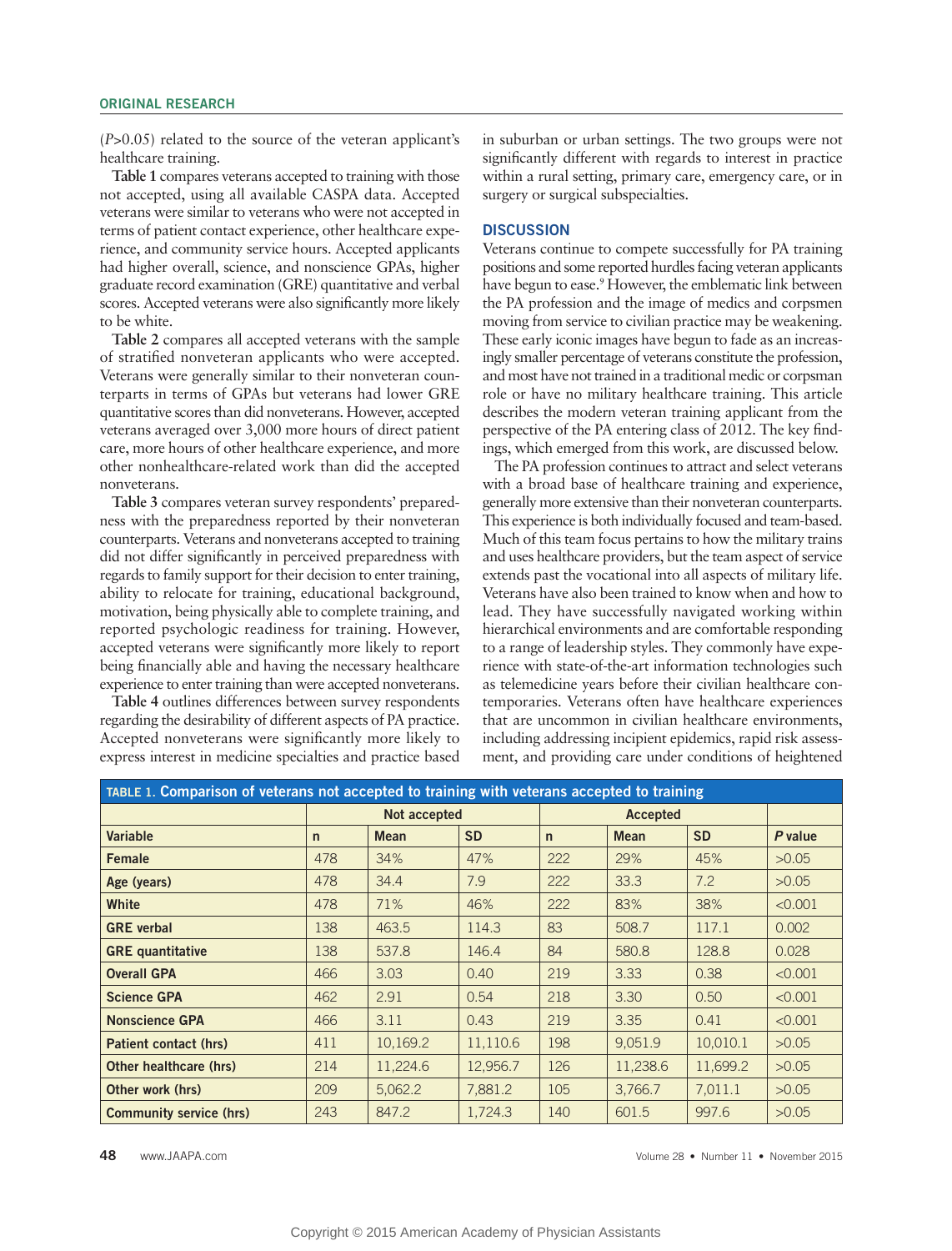| TABLE 2. Comparison of nonveterans accepted to training with veterans accepted to training* |                                  |             |           |                               |             |           |         |
|---------------------------------------------------------------------------------------------|----------------------------------|-------------|-----------|-------------------------------|-------------|-----------|---------|
|                                                                                             | Nonveterans accepted to training |             |           | Veterans accepted to training |             |           |         |
| <b>Variable</b>                                                                             | $\mathsf{n}$                     | <b>Mean</b> | <b>SD</b> | $\mathsf{n}$                  | <b>Mean</b> | <b>SD</b> | P value |
| <b>Female</b>                                                                               | 247                              | 36%         | 48%       | 222                           | 29%         | 45%       | >0.05   |
| Age (years)                                                                                 | 247                              | 30.7        | 8.1       | 222                           | 33.3        | 7.2       | < 0.001 |
| White                                                                                       | 247                              | 81%         | 39%       | 222                           | 83%         | 38%       | >0.05   |
| <b>GRE</b> verbal                                                                           | 136                              | 506.8       | 95.9      | 83                            | 508.6       | 117.1     | >0.05   |
| <b>GRE</b> quantitative                                                                     | 137                              | 626.6       | 92.2      | 84                            | 580.8       | 128.8     | 0.005   |
| <b>Overall GPA</b>                                                                          | 243                              | 3.34        | 0.38      | 219                           | 3.33        | 0.38      | >0.05   |
| <b>Science GPA</b>                                                                          | 243                              | 3.24        | 0.49      | 218                           | 3.30        | 0.50      | >0.05   |
| <b>Nonscience GPA</b>                                                                       | 243                              | 3.41        | 0.42      | 219                           | 3.35        | 0.41      | >0.05   |
| Patient contact (hrs)                                                                       | 245                              | 4,139.3     | 5,819.3   | 198                           | 9,051.9     | 10,010.1  | < 0.001 |
| <b>Other healthcare (hrs)</b>                                                               | 247                              | 1,475.8     | 3,955.9   | 105                           | 3,766.7     | 7,011.1   | 0.002   |
| Other work (hrs)                                                                            | 245                              | 3,530.7     | 6,965.5   | 126                           | 11,238.6    | 11,699.2  | < 0.001 |
| <b>Community service (hrs)</b>                                                              | 247                              | 648.7       | 1,791.0   | 140                           | 601.5       | 997.6     | >0.05   |
| * All veterans and all nonveteran stratified sample                                         |                                  |             |           |                               |             |           |         |

stress such as combat. In short, veterans continue to enter PA training with experiences and training that aligns well with current healthcare team practice models and fits well in environments requiring a nuanced mix of independence and supervision. Veterans also have the flexibility to confront the challenges of the modern healthcare environment.

Is today's veteran PA applicant pool shifting to better align with modern civilian PA selection priorities? As the PA profession becomes increasingly younger, more female, and more academic, the prototypical veteran (typically older, male, and with less formal education than nonveteran counterparts), may face challenges unfamiliar to earlier veteran applicants. One shift is demonstrated by the finding that more than 33% of veteran applicants and those accepted to PA training had no military healthcare training. Most veteran applicants have completed bachelor's level training and spent considerable time between leaving the service and being accepted to PA training. These veterans are significantly more likely to be selected for training than are their civilian counterparts, but are similar in their expectations of training and self-reported preparedness to enter training. Early publications suggested veterans showed special promise and interest in primary care and rural practice.<sup>2,3</sup> Whether today's veterans constitute a prescriptive for filling primary care and rural workforce shortages is debatable. This cohort of veterans did not express greater interest in these pathways than their nonveteran peers.

Originally and for some years after the first PA training classes, most applicants to PA training were highly trained military medics and corpsmen. Leveraging the significant training provided to these veterans was a guiding philosophy early in the PA profession.<sup>2,3</sup> Today, a minority of all veteran applicants and veteran matriculants report this training.

Modern medics and corpsmen continue to receive extensive training, and the argument for enhanced recruitment efforts to civilian practice remains a relevant question. Economically, the added value of medic and corpsman training to civilian practice is calculable, but unknown. Unfortunately, medics and corpsmen have few opportunities to use their training as civilian healthcare providers directly after separating from the service. Paramedic work and licensed practical nursing constitute two of the few practice areas military veterans with healthcare training can enter that don't require significant additional academic or vocational training. Some medics and corpsmen will enter nursing training or medical school. Many will choose to never use their medical training vocationally in a civilian world. The net effect is likely a poor, but largely unknown, efficiency in capitalizing on military healthcare training.

We believe society and the healthcare professions benefit from continuing support of veterans.<sup>20</sup> The PA profession was founded in a time of very different attitudes and beliefs about military service. The vehement disputes of the 1960s and 1970s have waned and veterans are perhaps now more generally understood and respected. This cultural shift does not, unfortunately, resolve the effects of service, especially in wartime. Homelessness, unemployment, risk of suicide, and service-related injury continue to beleaguer veterans. Social justice arguments, including reciprocity, support society honoring the promises made to many entering the service that they could translate military service training into civilian workforce opportunities.19 Reciprocity argues that the sacrifices of veterans, including financial, social and medical, at least warrant consideration from the PA profession. Addressing these arguments constitutes a social good, one that benefits both veterans and society in general.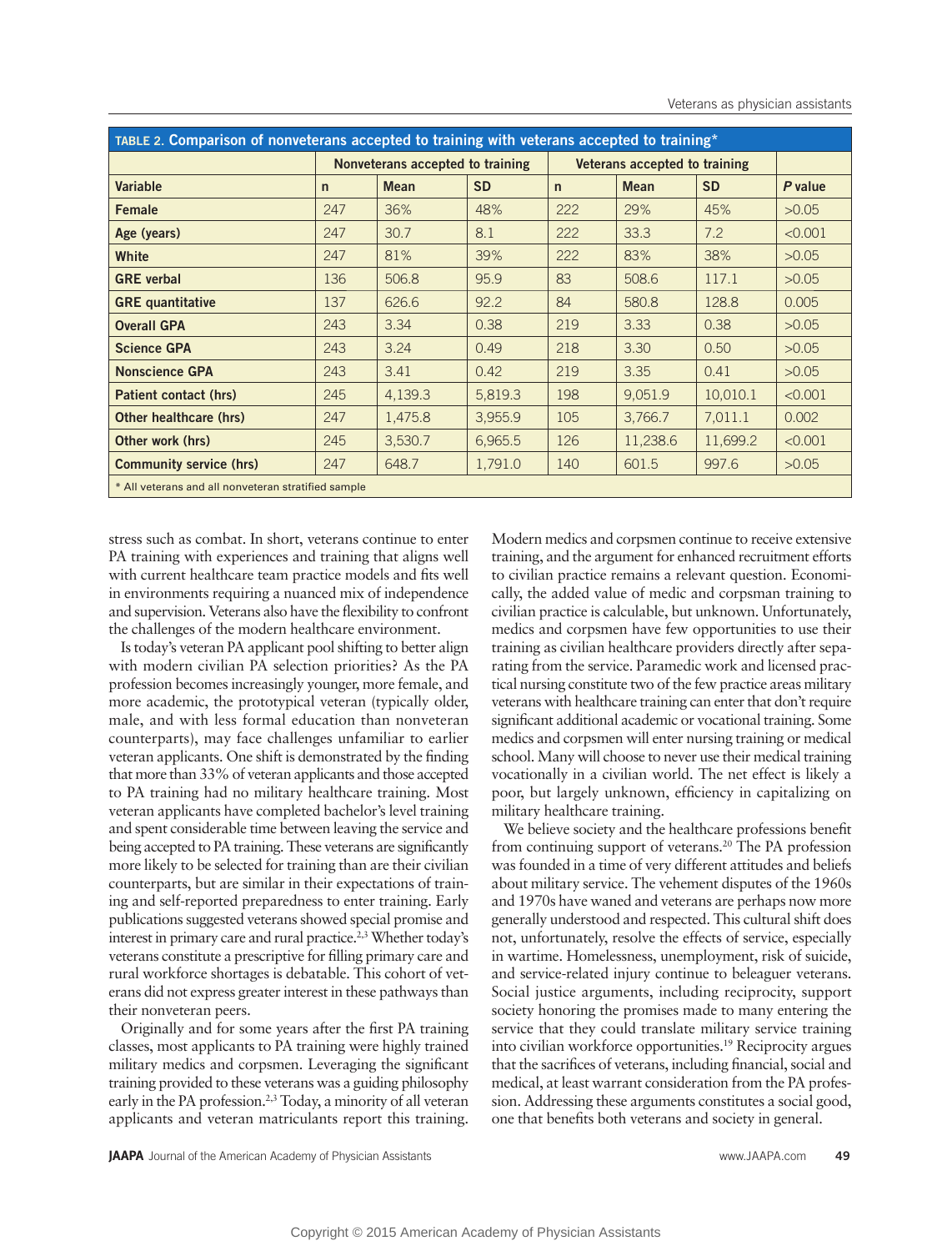Federal and state legislation guaranteeing increasing levels and quality of healthcare suggest that all attempts should be made to optimize veteran training. We believe that veterans' skill sets may prove beneficial to resolving complex healthcare questions. These opportunities include, but are not limited to, addressing primary care shortages in all areas and improving access to care in rural and other underserved communities. Some recent trends are encouraging. In large part as a response to the Obama Administration's efforts in support of the Health Resources and Services Administration (HRSA) Helping Veterans Become Physician Assistants initiative, the percentage of PA programs reporting active recruitment of military veterans has increased from an estimated 16% to 31.2% over 2 years.<sup>9,20,21</sup>

#### **LIMITATIONS**

We acknowledge that we describe data from a single cohort that include only those veterans who applied through the CASPA system. This cohort may not fully reflect emerging trends. We also have provided only preliminary evidence that veterans have the skills and experience that are more likely to ensure their value as practicing civilian clinicians. The extent that nursing, medicine, and other areas of healthcare provide attractive opportunities to military veterans with healthcare experience also remains relatively unknown. The Interservice Physician Assistant Program (IPAP) offers PA training for enlisted service personnel, an option that may draw many of those interested in PA training but whose experiences are not represented in this study. We elected to compare veteran applicants with stratified sample of nonveterans having equivalent age and sex distribution. This decision was made in order to make for a more meaningful comparison of a veteran applicant with a peer applicant. However, we acknowledge that these statistics would likely prove different if comparing veterans with the typical nonveteran applicants, who are significantly more likely to be women and younger.

Response rates were not optimal. However, the ability to assess both groups in their entirety and demonstrate no significant differences between respondents and nonrespondents supports our interpretations of these data.

## **RECOMMENDATIONS**

How can the PA profession and its educational institutions best ensure that veterans have reasonable access to training as PAs? Increasing PA programs' attentiveness to veterans constitutes one road. Support for veteran faculty in educational hiring, and creating more flexibility in admission processes to ensure appropriate valuation of military education, training, and experience may increase the appeal of and access to the profession to a greater number of veterans. Institutional participation in the Yellow Ribbon Program (a post-9/11 GI bill) is another important step. Dispelling common misconceptions such as that veterans are less flexible as students, may have significant physical or emotional concerns associated with combat that are difficult to accommodate, and that veterans are academically inferior to their nonveteran peers, must and can be confronted with evidence. If evidence existed that veterans were entering other areas of healthcare provision, the concerns we have voiced would be mediated. However, this is not the case, and for the most part military-trained healthcare providers are likely underused in the civilian world. Outreach opportunities may reach active duty service personnel and recently discharged veterans who might be unaware of healthcare training opportunities or who may have exaggerated beliefs about the hurdles to attaining these training opportunities. Efforts should focus on informing medics and corpsmen early in their military training about how best to leverage the military benefits and academic opportunities provided during service to support later civilian training.

|  |  |  | TABLE 3. Self-reported preparedness of accepted nonveterans and veterans to PA practice |
|--|--|--|-----------------------------------------------------------------------------------------|
|--|--|--|-----------------------------------------------------------------------------------------|

Data are for veteran survey respondents and nonveteran stratified sample survey respondents. The scale was from  $1 - not$  at all prepared to  $6 -$  highly prepared.

| $\frac{1}{100}$ scale was from $\frac{1}{100}$ . $\frac{1}{100}$ at an propared to $\frac{1}{100}$ – inghily propared. |                                   |             |           |                                |             |           |         |  |
|------------------------------------------------------------------------------------------------------------------------|-----------------------------------|-------------|-----------|--------------------------------|-------------|-----------|---------|--|
|                                                                                                                        | Nonveterans accepted for training |             |           | Veterans accepted for training |             |           |         |  |
| <b>Variable</b>                                                                                                        | $\mathsf{n}$                      | <b>Mean</b> | <b>SD</b> | $\mathsf{n}$                   | <b>Mean</b> | <b>SD</b> | P value |  |
| <b>Financially able</b>                                                                                                | 98                                | 4.06        | 1.54      | 109                            | 4.56        | 1.49      | 0.019   |  |
| <b>Family supports my decision</b>                                                                                     | 98                                | 5.5         | 1.11      | 109                            | 5.51        | 1.20      | >0.05   |  |
| Able to relocate without disruption                                                                                    | 97                                | 3.74        | 1.87      | 109                            | 3.61        | 1.92      | >0.05   |  |
| Necessary educational background                                                                                       | 97                                | 5.41        | 0.83      | 108                            | 5.55        | 0.75      | >0.05   |  |
| Necessary healthcare experience                                                                                        | 98                                | 5.13        | 1.04      | 109                            | 5.44        | 0.93      | 0.026   |  |
| <b>Necessary motivation</b>                                                                                            | 98                                | 5.76        | 0.66      | 109                            | 5.8         | 0.52      | >0.05   |  |
| am physically able                                                                                                     | 98                                | 5.76        | 0.66      | 109                            | 5.71        | 0.72      | >0.05   |  |
| am psychologically able                                                                                                | 98                                | 5.63        | 0.76      | 109                            | 5.64        | 0.70      | >0.05   |  |

**50** www.JAAPA.com Volume 28 • Number 11 • November 2015